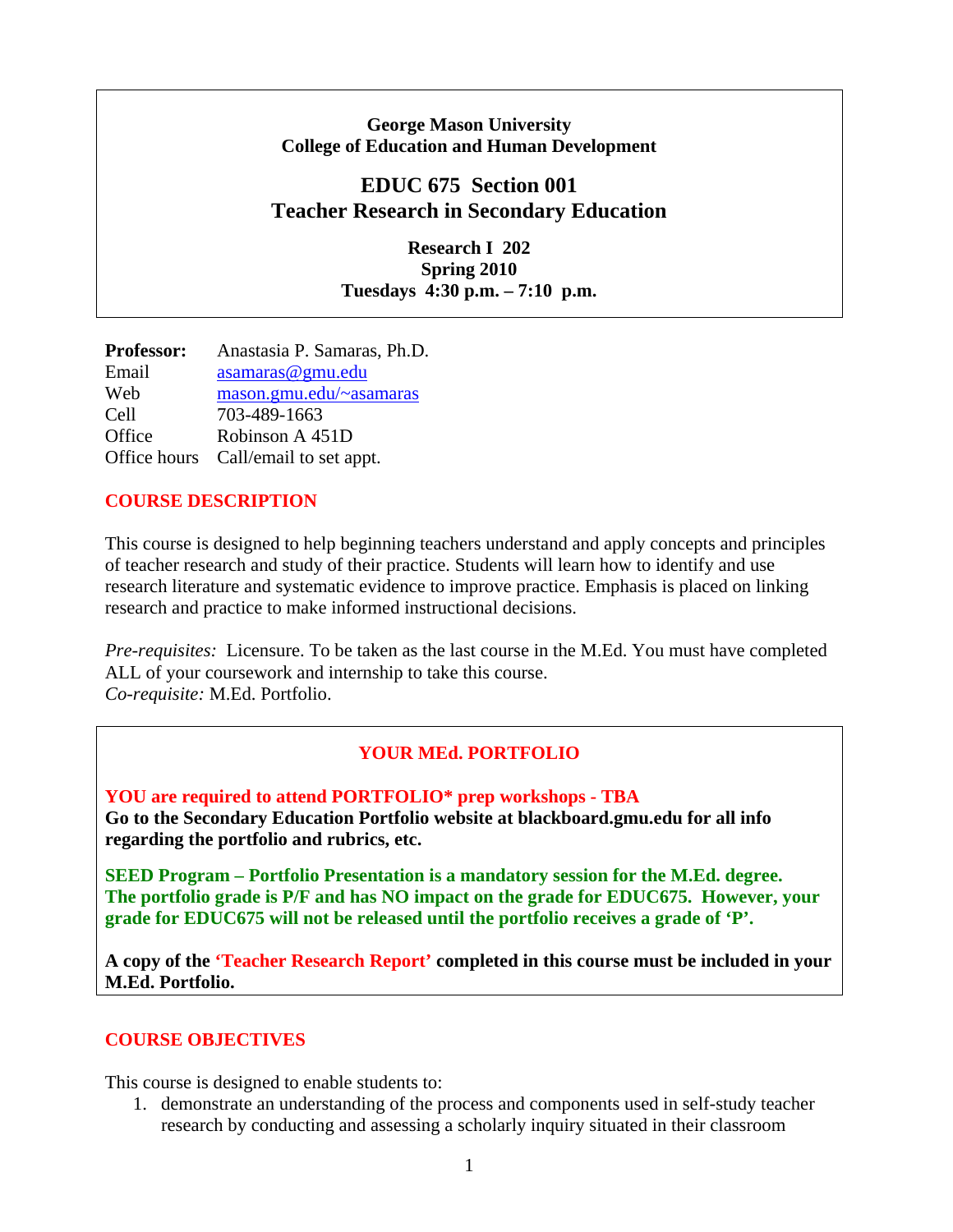- 2. prepare a research proposal which makes explicit links between theory and practice;
- 3. examine ethical considerations when conducting teacher research;
- 4. conduct teacher research which includes: research question(s), research proposal; review of related literature, methods, data collection/analysis, findings, discussion of contributions to students, teacher, and education field; and abstract;
- 5. participate in "critical collaborative inquiries" to gain multiple perspectives in interpreting research and for validation, and peer review of research;
- 6. demonstrate integration of national and state standards for content and pedagogy as related to the research question by reflecting on their own teaching practice and its impact on students' learning in their Master's portfolio;
- 7. demonstrate skills in the application of technology and use of resources in teacher research

## **NATURE OF COURSE DELIVERY**

The course will be taught through a variety of activities to support the development of students' self-study teacher research projects involving: whole class and small group discussions, group, pair and group work, online work, and dialogue and reflections about practice. Web-based documents and correspondence are accessible through a course Blackboard page which students will use regularly throughout the course and which require students to be able to post and access. Computer with Internet access and current GMU email account is needed.

## **RELATIONSHIP TO PROFESSIONAL STANDARDS**

At the end of this course students will demonstrate an understanding and application of subject area standards aligned with the *National Content Standards* and identified by their Specialized Professional Association (SPA); and an understanding and application of teaching and learning standards as outlined by *INTASC.* 

National Content Standards for student's respective discipline: NCSS, NCTE, NCTM, NSTA

National Council for the Social Studies http://www.ncss.org/

National Council of Teachers of English http://www.ncte.org/

National Council of Teachers of Mathematics http://www.nctm.org/

National Science Teachers Association http://www.nsta.org/

http://books.nap.edu/readingroom/books/nses/

INTASC: Interstate New Teacher Assistance and Support Consortium

http://www.ccsso.org/content/pdfs/corestrd.pdf

Also see:

The Partnership for 21<sup>st</sup> Century Skills Framework http://www.21stcenturyskills.org/index.php?option=com\_content&task=view&id=254&I temid=120 National Board of Professional Teaching Standards

http://www.nbpts.org/the\_standards/the\_five\_core\_propositio

## **COLLEGE OF EDUCATION AND HUMAN DEVELOPMENT EXPECTATIONS**

The Graduate School of Education expects that all students abide by the following: Students are expected to exhibit professional behavior and dispositions. You need to become familiar with the professional dispositions:

http://cehd.gmu.edu/teacher/professional-disposition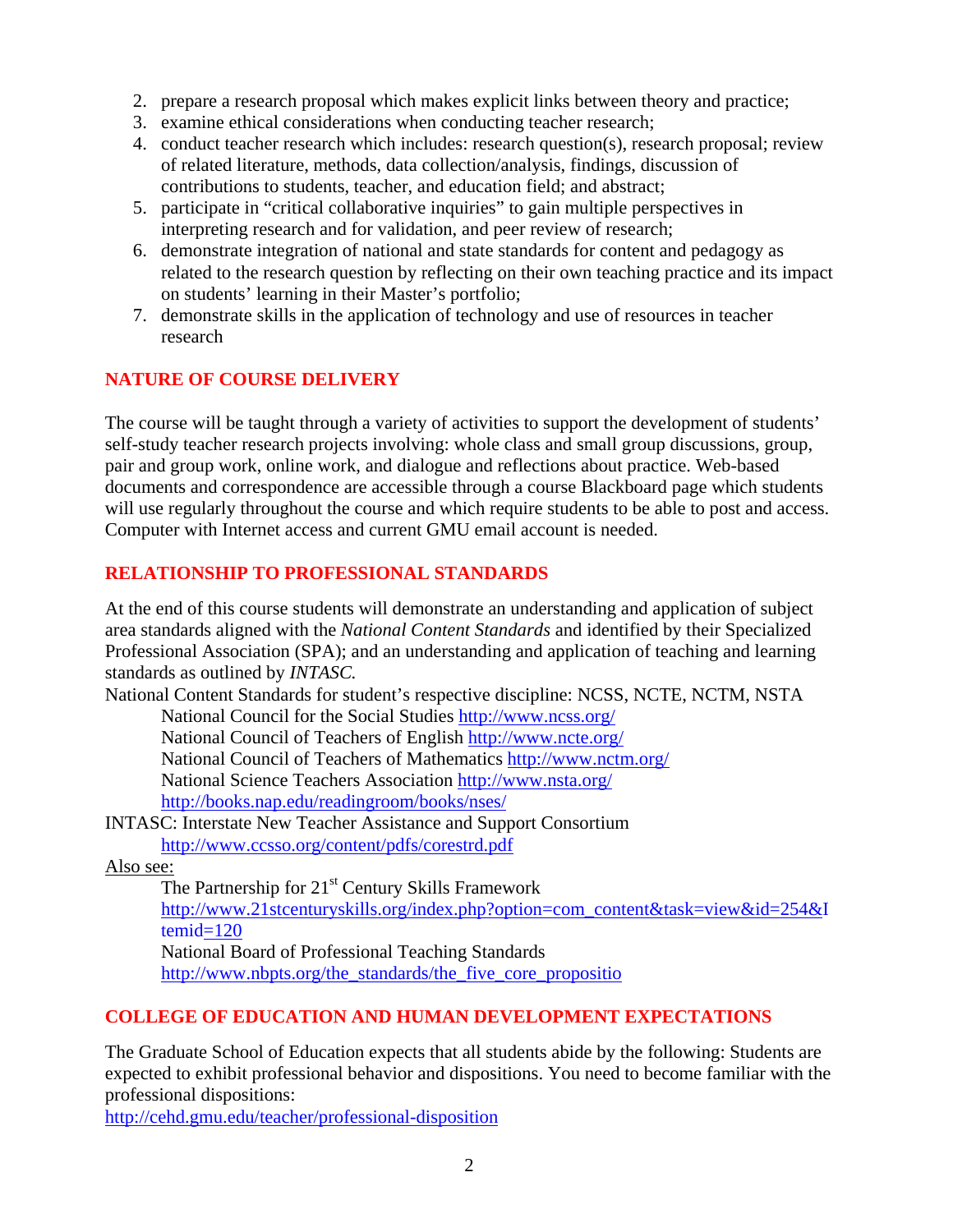Students must follow the guidelines of the University Honor Code. See http://www.gmu.edu/catalog/apolicies/#TOC\_H12 for the full honor code. Students must agree to abide by the university policy for Responsible Use of Computing. See http://mail.gmu.edu and click on Responsible use of Computing at the bottom of the screen. Students with disabilities who seek accommodations in a course must be registered with the GMU Disability Resource Center (DRC) and inform the instructor, in writing, at the beginning of the semester. See www.gmu.edu/student/drc or call 703-993-2474 to access the DRC.

### **EMERGENCY PROCEDURES**

You are encouraged to sign up for emergency alerts by visiting the website https://alert.gmu.edu. There are emergency posters in each classroom explaining what to do in the event of crises. Further information about emergency procedures exists on http://www.gmu.edu/service/cert.

## **REQUIRED TEXT**

Samaras, A. P. (2010). *Self-study teacher research: Improving your practice through collaborative inquiry.* Thousand Oaks, CA: Sage. DRAFT book material will be made available through Blackboard.

GMU email, Internet access, courses.gmu.edu

American Psychological Association (2009). *Publication manual* (6<sup>th</sup>.ed.). Washington, DC, American Psychological Association (Available as reference at library).

## **COURSE REQUIREMENTS AND EVALUATION**

1. Participation 30%

Participation includes:

- Attendance
- Readings, Class Activities, and Online Participation
- Critical Friend Work
- Weekly Researcher Log
- Presentation of Research
- 2. Teacher Research Project Report 70%

#### **1. Participation** (30%)

#### *Attendance*

Attendance at all classes, for the entire class period is a course expectation and absence will affect your grade. Successful completion of this course requires attendance at all classes and active participation in the discussions. Being on time is also essential and lateness will affect your grade. Please notify instructor ahead of time if you must miss class and work with peers for missed material.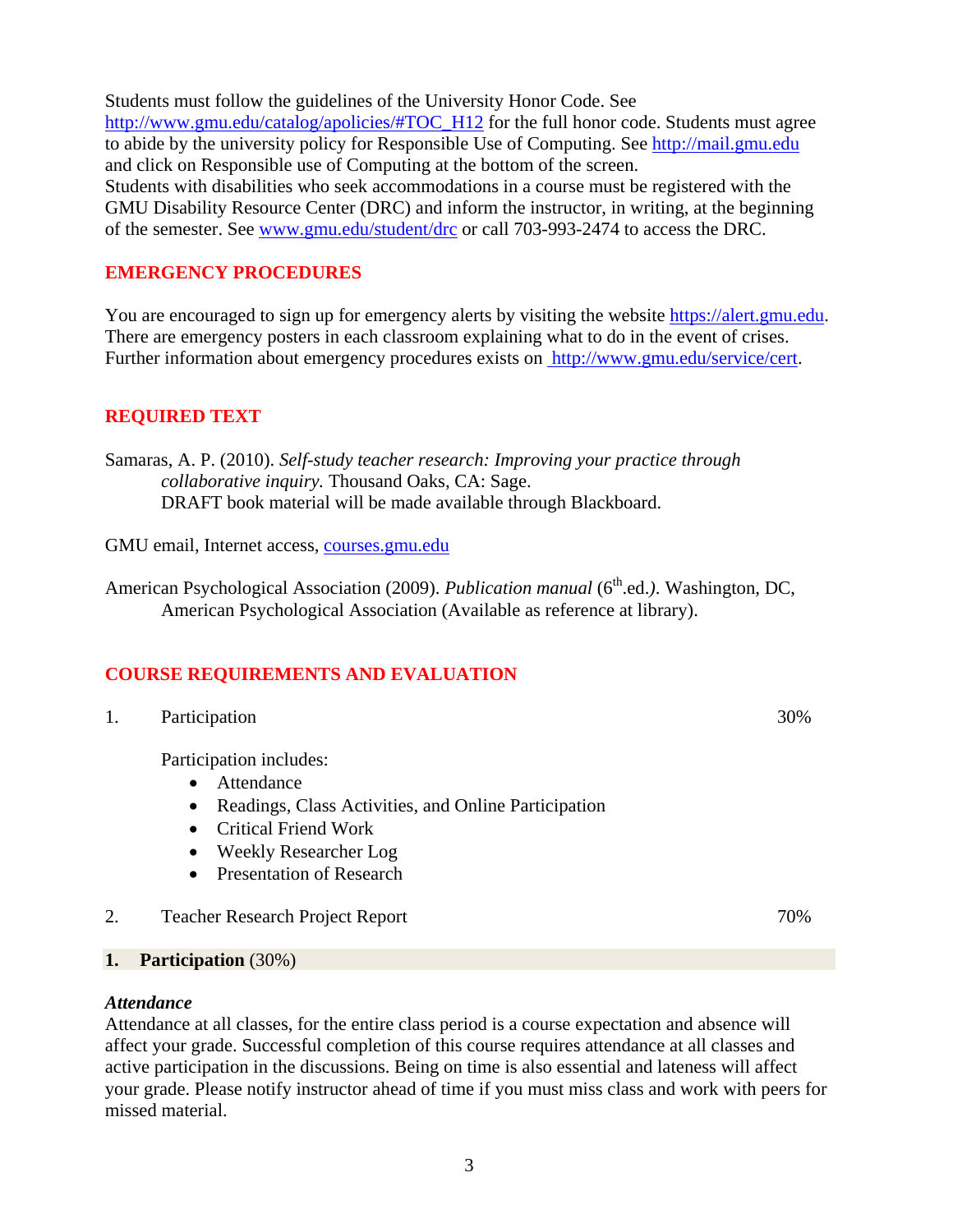### *Readings, Class Activities, and Online Participation*

You are expected to complete all readings and participate in class and all online discussions with openness, consideration, and effort to "hear for" and "listen to" others as you also seek to be understood. Come to class prepared to contribute your critical reflections on both your own experiences and ideas presented by your critical friends. Demonstration of positive and collaborative professional dispositions towards colleagues during peer review, along with a willingness to accept constructive criticism is a course expectation.

### *Critical Friend Work*

As part of your course participation, you will have the opportunity to work with a critical friend(s) to catalogue your research. Your work involves sharing weekly updates in class, sending and corresponding to critical friend research memos, brainstorming ideas as a teacher about the classroom dilemma you are researching and ideas for strategies and lessons, sharing how you are integrating standards in meaningful ways, and peer review of your research report. The memos are designed to co-support each other's research and to provide alternative perspectives on interpretation to increase the validity of your research. Critical friends provide support as well as a feedback loop to improve your practice. It is *critical* to have friends in research but critical friends are *not critical* in their approach with each other. Establish ground rules with "critical friends" and visit them often. Use your blackboard space to post and respond to each other's memos in the "Critical Friend."

Specifically:

You will find the 3 critical friend inquiries (CFI) and examples in the textbook.

CF Memo 1: located in Chapter 4 (CFI 4.1 Research question and dilemma)

CF Memo 2: located in Chapter 8 (CFI 8.1 Pedagogies and Data Collection)

CF Memo 3: located in Chapter 11 (CFI 11.1. Data Analysis)

You will have the opportunity to work in a discipline-based team for peer review of your research draft which is a reciprocal process.

#### *Assignments*

Since this is a professional development course (post licensure), high quality work (i.e., "A" work) is expected on all assignments and in class participation. All assignments must be completed. Assignment will be assessed using posted criteria known to the student. For full consideration, all assignments are due to professor *electronically* in the digital drop box prior to the beginning of class on the day they are due, unless otherwise announced. Blackboard will not accept deposits after the due date and time of class.

All written assignments are to be word-processed using Times Roman 12 pt font, double-spaced, and submitted electronically on our class **Blackboard drop box at** http://courses.gmu.edu/. You need to install Java at java.com to upload assignments. Title each assignment with your last name and the name of the project/assignment, e.g., Smith.ResProp.02.16.10. Also bring a copy of the completed assignment to class for discussion which you can later place in the appendix of your report.

## *Weekly Researcher Log*

Post your weekly updates and progress of your teacher research project each week on your personal researcher log. **See Self-Study Research Project Timeline Log in Chapter 2. Table 2.2)**. This is your tentative timeline and tool to self-regulate your progress and the research process.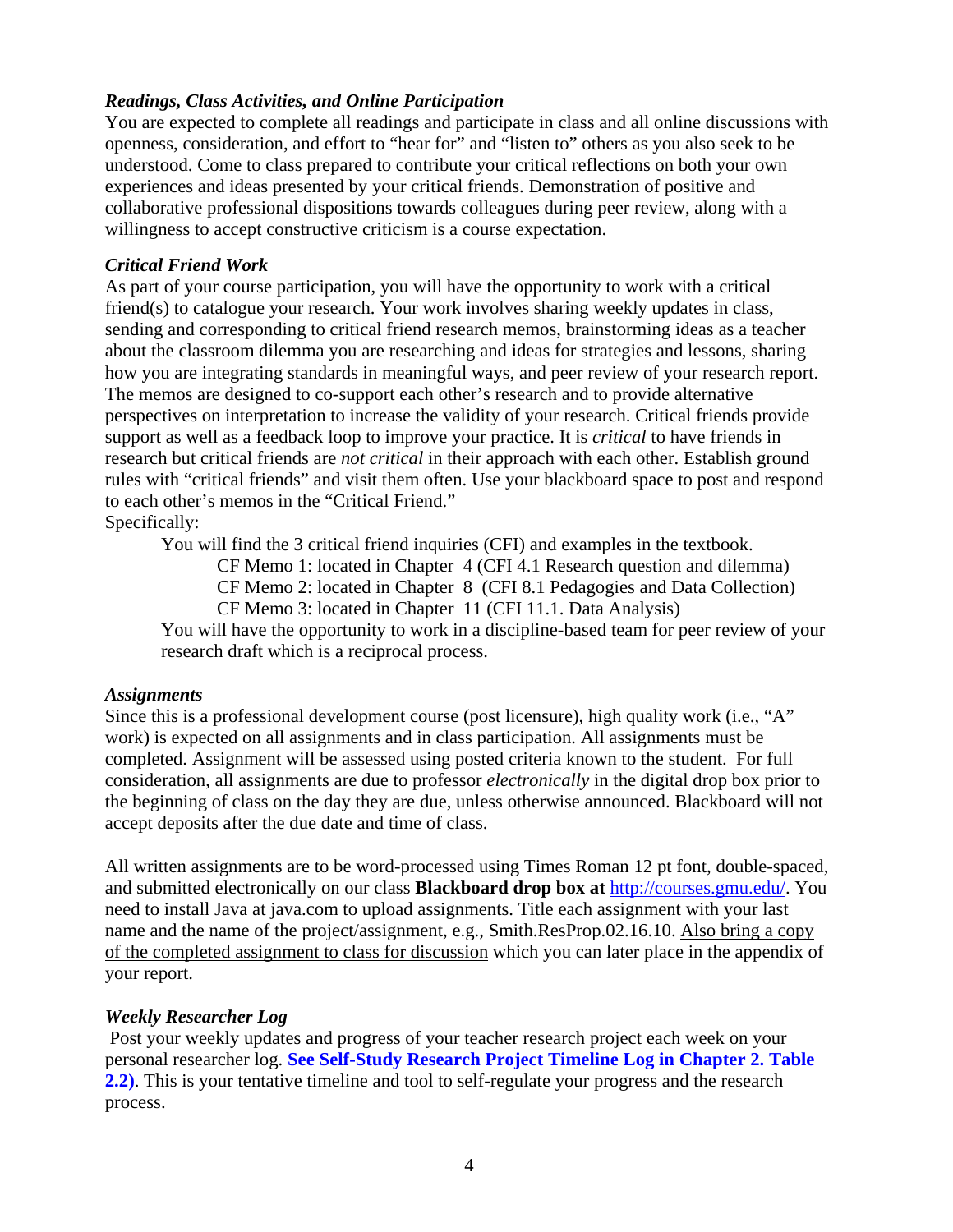### *Presentation of Research*

You are required to present your research project to your peers in an 8 minute presentation that includes a one-page handout of a special research resource for your peers, e.g., a research tool you found, a survey they can adapt in their classroom, technology tool you discovered, student exemplar that highlight the impact of your work, personal reflection to share. Oral presentations need to be professional and stay within the time frame allocated for the presentation and in consideration of peers' presentations.

| Category                                                                                                                                                                                                                                                                                                                                                                                                                                                                                       | Exemplary                                                                                                                                                                                                                                                                                                                                            | Accomplished                                                                                                                                                                                                                           | Developing                                                                                                                                                                                                                                                                                                             | Undeveloped                                                                                                                                                                                                                                                                                       |
|------------------------------------------------------------------------------------------------------------------------------------------------------------------------------------------------------------------------------------------------------------------------------------------------------------------------------------------------------------------------------------------------------------------------------------------------------------------------------------------------|------------------------------------------------------------------------------------------------------------------------------------------------------------------------------------------------------------------------------------------------------------------------------------------------------------------------------------------------------|----------------------------------------------------------------------------------------------------------------------------------------------------------------------------------------------------------------------------------------|------------------------------------------------------------------------------------------------------------------------------------------------------------------------------------------------------------------------------------------------------------------------------------------------------------------------|---------------------------------------------------------------------------------------------------------------------------------------------------------------------------------------------------------------------------------------------------------------------------------------------------|
|                                                                                                                                                                                                                                                                                                                                                                                                                                                                                                | 30 pts.                                                                                                                                                                                                                                                                                                                                              | $27-29$ pts                                                                                                                                                                                                                            | $25-26$ pts                                                                                                                                                                                                                                                                                                            | Below 25 pts                                                                                                                                                                                                                                                                                      |
| Attendance/<br>Participation<br>Attendance and<br>participation are<br>critical components<br>of this course. It<br>gives you the<br>opportunity to learn<br>from and contribute<br>to building a<br>positive classroom<br>experience and<br>community.<br>Participants<br>contribute to each<br>others' learning in<br>critical friend work<br>by actively<br>listening,<br>exchanging ideas,<br>sharing learning<br>from reading and<br>websites, and<br>supporting each<br>other's efforts. | Outstanding<br>Participation;<br>participates<br>regularly and<br>actively in<br>discussions and<br>activities. Promotes<br>conversation<br>focused on the topic.<br>Comments<br>demonstrate a high<br>level of<br>understanding and<br>contribution from<br>assigned readings.<br>Listens actively to<br>peers. Prompts peer<br>feedback and input. | Participates in<br>discussions and<br>activities on a<br>regular basis;<br>questions and<br>comments reveal<br>thought and<br>reflection and<br>contribution from<br>assigned readings.<br>Frequently involves<br>peers in discussion. | Doesn't contribute<br>to discussions or<br>activities very<br>often, but generally<br>reveals some<br>thought and<br>reflection and some<br>contribution from<br>assigned readings.<br>Follows rather than<br>leads group<br>activities. Solicits<br>some peer<br>discussion. Misses<br>classes. Is late for<br>class. | Few<br>meaningful<br>contributions<br>to class<br>discussions.<br>Little evidence<br>of participation<br>and<br>contribution<br>from assigned<br>reading.<br>Shows little<br>concern for<br>peers' learning<br>or input.<br>Misses classes<br>and is late for<br>class. Does not<br>make up work. |

#### **Rubric for Participation**

## *Minute Exit Folders*

Each of you will be given a file folder. Use this folder to submit your assignments. I will return assignments in your individual folder. Also, at the end of each class, please take a minute and *write a brief reflection on the class session and what question(s) remain unanswered* in your folder. Please date each entry. Your comments will provide feedback to help me be responsive to your learning needs. Turn your folder in at the end of each class.

#### **2. Teacher Research Project Report (70%)**

You are required to write a report that includes the following sections: Rationale/Introduction, Research Question, Review of Related Literature, Method, Context, Participants, Data Collection, Analysis, Findings, Limitations, and Discussion including your reflections of selfstudy and implications for practice/further research. All teacher research reports must adhere to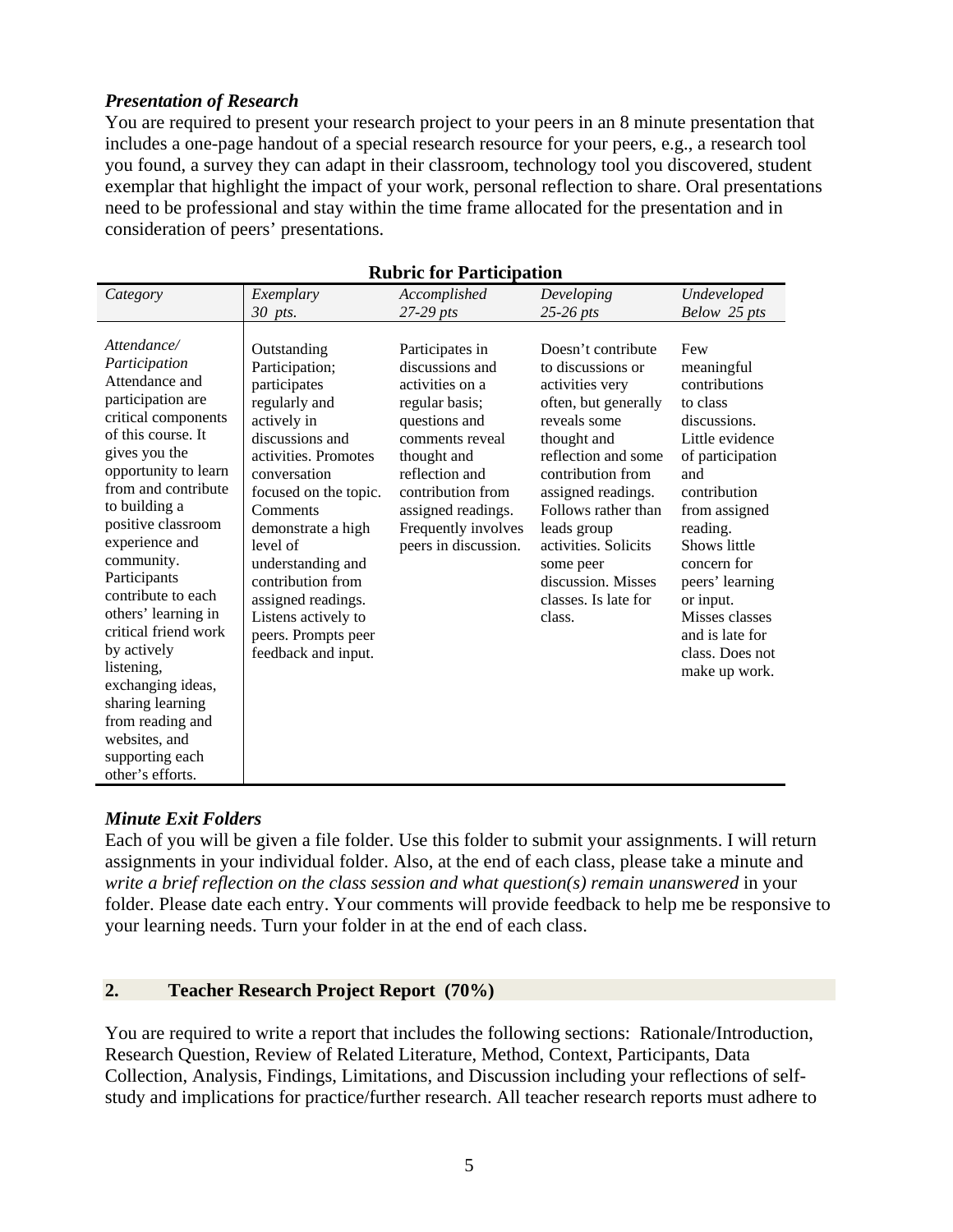APA format. Your project should be useful to you and your students. A written a report that includes the specific headings and subheading are listed in Chapter 12 of our textbook.

All assignments require: American Psychological Association (2009*). Publication Manual of the American Psychological Association*. American Psychological Association: Washington, DC. (Available as reference at library). \*For APA Guidelines online: http://owl.english.purdue.edu/owl/resource/560/01/

## *Research Proposal*

Write a research proposal. You may also elect to add a visual representation to your research proposal. The idea is for the visual to help you figure out your "thesis" and not to enter an art show. Approach this assignment from where you are with it and honor its incompleteness as part of the research process. Ask yourself does the written or visual proposal and presentation include or demonstrate:

- **Purpose: A clearly defined focus and purpose**  What is the problem/issue to be addressed?
- **Rationale: Why you chose to explore this research topic and why it matters to others**  What is going on your classroom which brings your attention to this problem/issue? What are your hunches about the reasons for this problem/issue? Why are you interested in this topic and why does it matter to you, your students, and the field?
- **Method and Data Sources:** How do you propose to go about exploring your inquiry? What is your context? Who are your participants? What are you considering as possible pedagogical strategies? What data sources are you considering that would be available to you?

## *Draft Literature Review*

- What does the literature review add to your understanding of your research topic?
- What common topics and themes have you found in the literature?
- What ideas for pedagogical strategies can you adapt from the literature?
- Use the topics and themes to design your conceptual framework or mapping of the "big" ideas" and connections you find in the literature to your study.

# **Performance-Based Assessment of Self-Study Teacher Research Project**

Criteria for Evaluating the Research Report (70 Total Possible Points)

## **Abstract**

- 1. Have you provided a single, articulate, concise paragraph of no more than 150 words
- 2. Does you abstract concisely describe your purpose, context, method, key findings, and significance?

 *5 points possible* 

## **Rationale**

- 1. Have you clearly and concisely explained why this research is important to you? Have you offered perspectives that shaped this question for you?
- 2. Did you provide a rationale for why this research is important to your students?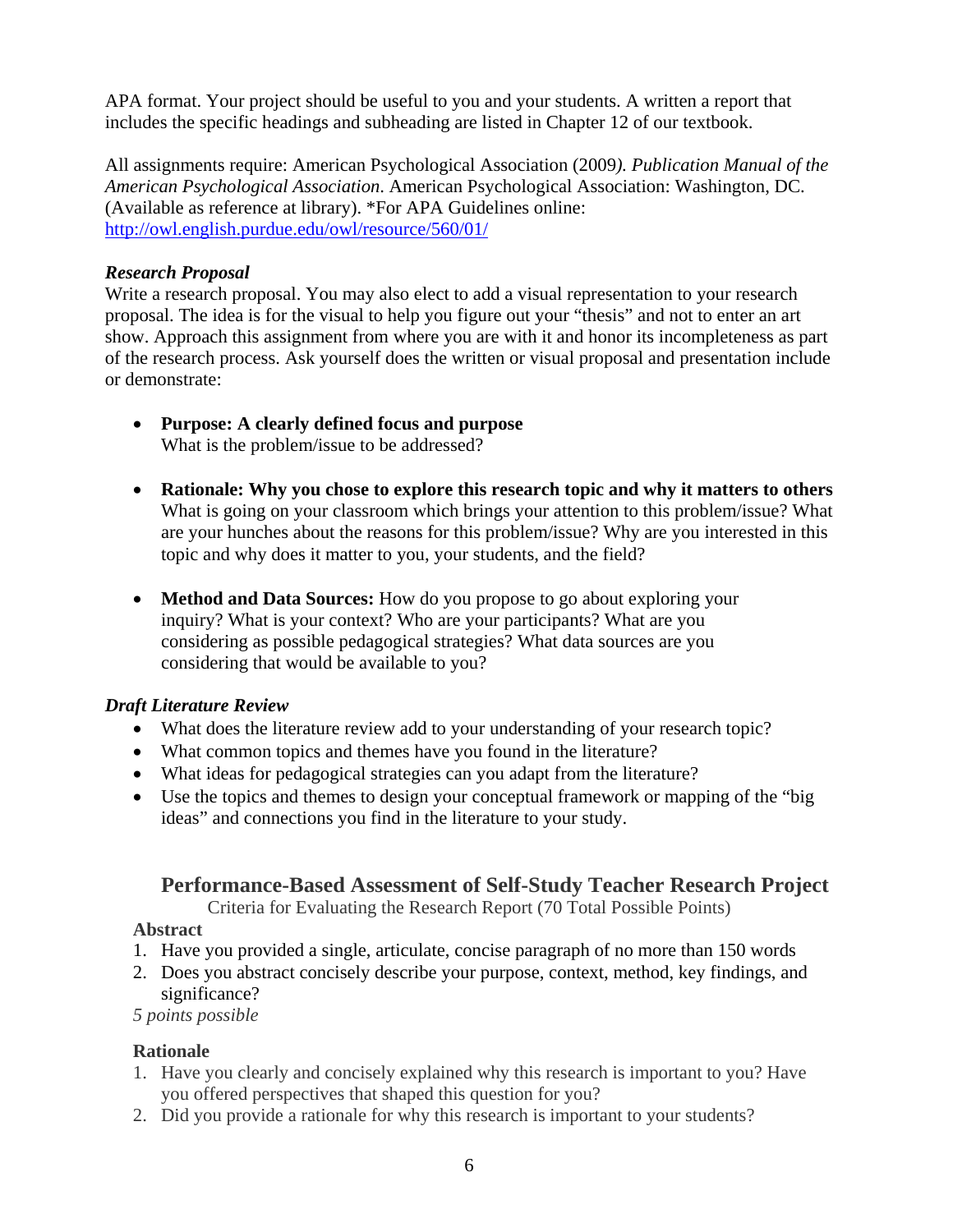3. Have you addressed the broader educational and social significance of this research?

 *5 points possible* 

# **Statement of the Research Problem/Question**

1. Have you clearly and concisely stated the research problem?

2. Have you clearly and concisely state your main research question and any sub questions?

*5 points possible* 

# **Review of Literature and Conceptual Framework**

- 1. Did you conduct an ongoing literature review which informed your research?
- 2. Is the review relevant and connected to your study?
- 3. Is the review adequate, coherent, and analytical?
- 4. Does the review include references from a variety of sources?
- 5. Is the review integrated into a conceptual framework with a mapping of the theories, literature, and phenomena that help to inform your study?
- *10 points possible*

# **Research Method**

- 1. Have you described your research context; community, school, and classroom context?
- 2. Have you included demographic information of participants?
- 3. Did you include your reflection of the problem? e.g., observations, possible causes?
- 4. Have you explained the reasons for your pedagogies based on your noticing of your classroom and the literature reviewed?
- 5. Have you described in detail what data you collected, how you collected it, and when you collected it, including data generated from your pedagogies and strategies?
- 6. Does your data include a variety of sources from multiple sources?
- 7. Did you include a timeline for the data you collected and your planned interventions?
- 8. Did you explain how you analyzed your data and include a complete data audit trail?
- 9. Have you included and explained the role of your critical friends in your data interpretations?
- 10. Did you explore using visuals and technologies for analyzing and displaying your findings in a coherent manner?

*15 points possible* 

# **Findings**

- 1. Did you circle back to your research question(s) and discuss how they relate your findings?
- 2. Are the findings thoroughly and adequately presented?
- 3. Is there convincing evidence to support your themes?
- 4. Is there connection and coherence among the separate themes?
- 5. Did you share your findings with your critical friend?
- *10 points possible*

# **Discussion, Self-Study of Teaching, and Implications**

- 1. Have you explained the possible implications to your students' learning?
- 2. Have you explained the possible implications of to your understanding of teaching? Have you offered a self-assessment of how you addressed the self-study methodological components using the Five Foci chart?

Have you discussed how you reshaped your practice from critical friend feedback? Does your discussion include evidence of your deep reflection and self-study of teaching?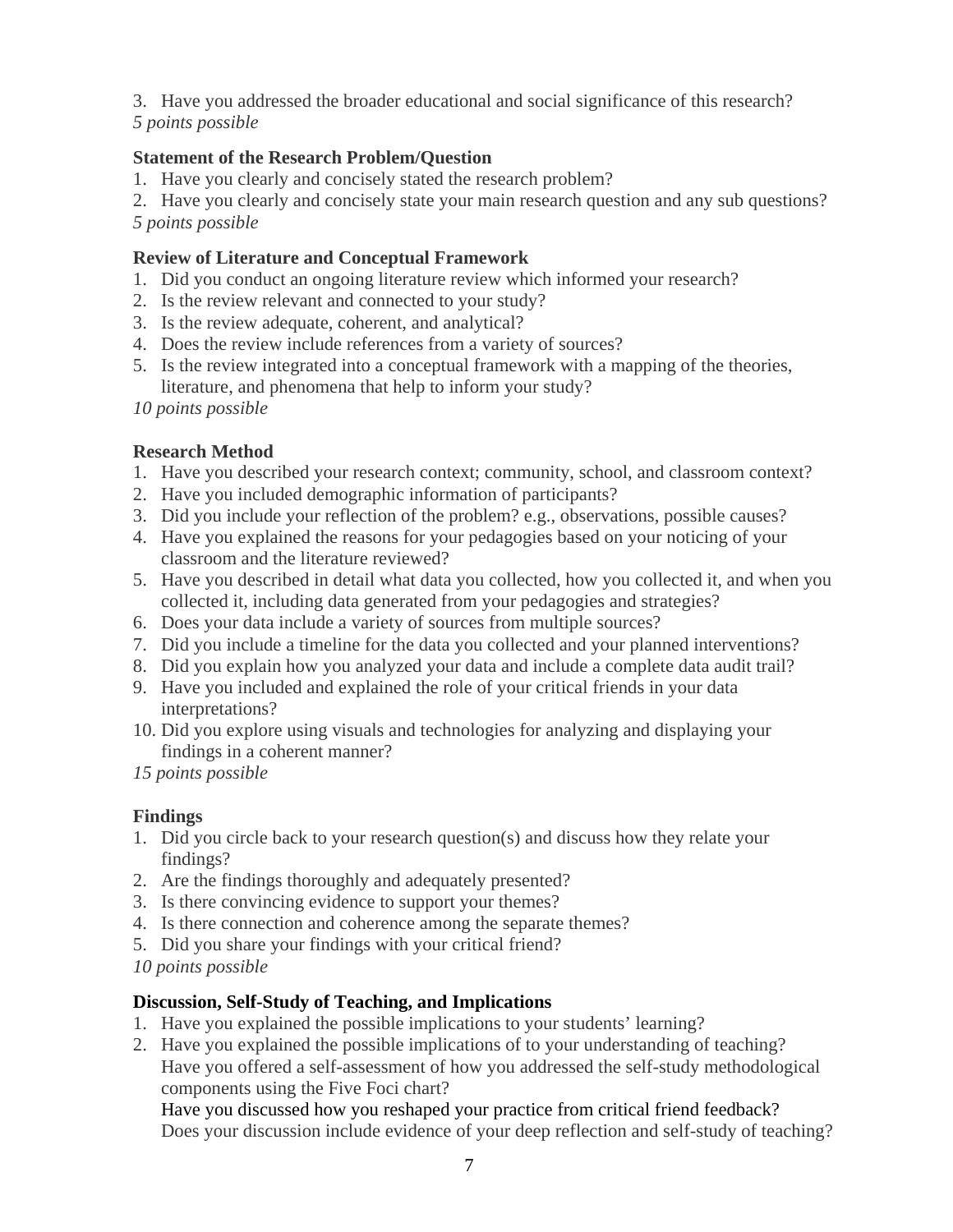Revisit your original research questions. Take a retrospective journey and reflect back on the "self" or your role and the conscious (and perhaps at the time unconscious) consequences of your actions in the process of studying your teaching practice.

- 3. Have you adequately explained the possible implications to the education field?
- 4. Have you adequately explained the possible implications of your study to national and state education standards?
- 5. Have you discussed any limitations and identified future research possibilities?  *10 points possible*

### **References and Appendix**

- 1. Did you follow the APA style for the report, references, citations, and appendix?
- 2. Are references current and from different and high quality sources?
- 3. Have you provided a complete list of all print and non-print (internet) references?

 *5 points possible* 

### **Organization**

- 1. Does the report include a cover page, title, author's name and professional affiliation?
- 2. Is your report well organized, grammatically correct, coherent and complete?
- 3. Does the report have your distinctive focus and voice? Have you used professional language?, i.e., no jargon Have you written in an accessible style and presentation?
- 4. Are all references cited in the research report included in the references?
- *5 points possible*

#### *Grading Scale for Research Project:*

**Exemplary**: 70 points. Exceeds meeting criteria, multiple sources of evidence that substantially exceeds requirements.

*Accomplished:* 63-69 points. Provides convincing evidence of sound work, substantially meets requirements.

**Developing:** 58-62 points. Provides basic and somewhat convincing evidence that moderately meets criteria. Consider revision.

*Undeveloped***:** 57 points and below. No evidence or little evidence of meeting the criteria.

#### **Final Grades**

*Please note that B- is not a passing grade in licensure courses. A student who receives an overall grade of B- must repeat the course.* 

| Grade        | <b>Standards</b>                      | Grading     | Grade<br><b>Points</b> | <b>Graduate</b><br><b>Courses</b> |
|--------------|---------------------------------------|-------------|------------------------|-----------------------------------|
| $A+$         | <b>Substantially Exceeds Standard</b> | $99 - 100$  | 4.00                   | Satisfactory /<br>Passing         |
| $\mathsf{A}$ | Meets Standard                        | $93 - 98.9$ | 4.00                   | Satisfactory /<br>Passing         |
| $A -$        | Meets Standard                        | $90 - 92.9$ | 3.67                   | Satisfactory /<br>Passing         |
| $B+$         | Approaches Standard                   | $88 - 89.9$ | 3.33                   | Satisfactory /<br>Passing         |
| B            | Approaches Standard                   | $83 - 87.9$ | 3.00                   | Satisfactory /<br>Passing         |
| $B-$         | Approaches Standard                   | $80 - 82.9$ | 2.67                   | Satisfactory*/<br>Passing         |

#### **Grading Scale**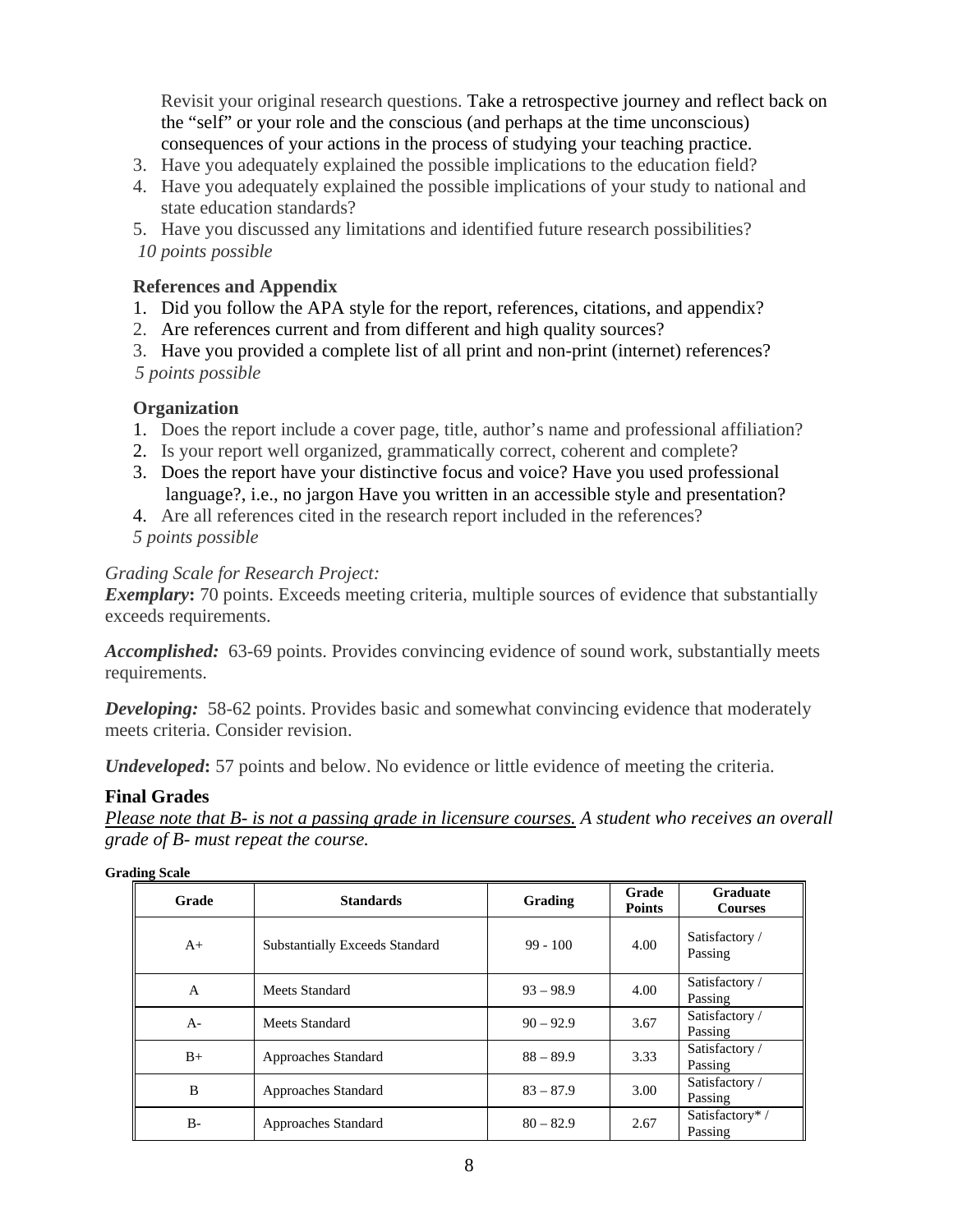#### **READING RESOURCES**

#### *Teacher Research*

- Greely, K. (2000). *Why fly that way?: Living community and academic achievement.* NY: Teachers College.
- Hubbard, R. S., & Power, B. (1999). *Living the questions: A guide for teacher-researchers.*  Portland, ME: Stenhouse.
- Kagan, D. M. (1993). *Laura and Jim and what they taught me about the gap between educational theory and practice.* NY. State University of New York Press.
- Kosnik, C., Beck, C., Freese, A. R., & Samaras, A. P. (Eds.), (2006). *Making a difference in teacher education through self-study: Studies of personal, professional, and program renewal*. Dordrecht, The Netherlands: Springer.
- Leedy, P. D., and Ormrod, J. E. (2001). *Practical research: Planning and design.* Upper Saddle River, NJ: Merrill.
- MacLean, M.S. & Mohr, M. (1999). *Teacher-researchers at work*. National Writing Project, Berkeley, CA.
- Reason, P. Three approaches to participative inquiry (1994). In N. Denzin & Y. Lincoln, (Eds.). *Handbook of qualitative research*. Sage.
- Samaras, A. P., & Freese, A. R. (2006). *Self-study of teaching practices primer.* NY: Peter Lang.
- Samaras, A. P. (2002). *Self-study for teacher educators: Crafting a pedagogy for educational change.* Peter Lang.
- Samaras, A. P., Freese, A. R., Kosnik, C., & Beck, C. (Eds.) (2008). *Learning communities in practice.* The Netherlands: Springer Press.
- Thomas, R. M. (2005). *Teachers doing research: An introductory guidebook.* Boston: Pearson/Allyn & Bacon.

#### *Qualitative Analysis*

- Bogdan, R. C., & Biklen, S. K. (1992). *Qualitative research for education: An introduction to theory and methods*. Boston, MA: Allyn & Bacon.
- Czaja, R., & Blair, J. (1996). *Designing surveys: A guide to decisions and procedures.* Thousand Oaks, CA: Pine Forge Press.
- Denzin, N. K., & Lincoln, Y. S. (Eds.) (2005). 3rd Ed. *Handbook of qualitative research.*  Thousand Oaks, CA: Sage.
- Miles, M. B., & Huberman, A. M. (1994). *Qualitative data analysis*. Thousand Oaks, CA: Sage.
- Patton, M. Q. (1990). *Qualitative evaluation and research methods (Second Edition)*. CA: Sage.
- Reason, P. Three approaches to participative inquiry (1994). In N. Denzin & Y. Lincoln, (Eds.). *Handbook of qualitative research*. CA: Sage.
- Seidman, I. E. (2006). *Interviewing as qualitative research: A guide for researchers in education and the social sciences*. New York: Teachers College Press.
- Stake, R. E. (1995). *The art of case study research*. Thousand Oaks, CA: Sage Publications.
- Strauss, A., & Corbin, J. (1990). *Basics of qualitative research: Grounded theory procedures and techniques*. Newbury Park, CA: Sage.

#### *Quantitative Analysis and Statistics*

Bartz, A. E. (1999). *Basic statistical concepts (4<sup>th</sup> ed)*. Upper Saddle River, NJ: Merrill.

- Berk, K. N., & Carey, P. (2000). *Data analysis with Microsoft Excel: Updated for Office 2000.*  Belmont, CA: Duxbury.
- Cronk, B. C. (2002). *How to use SPSS: A step-by-step guide to analysis and interpretation(2nd ed).* Los Angeles, CA: Pyrczak Publishing.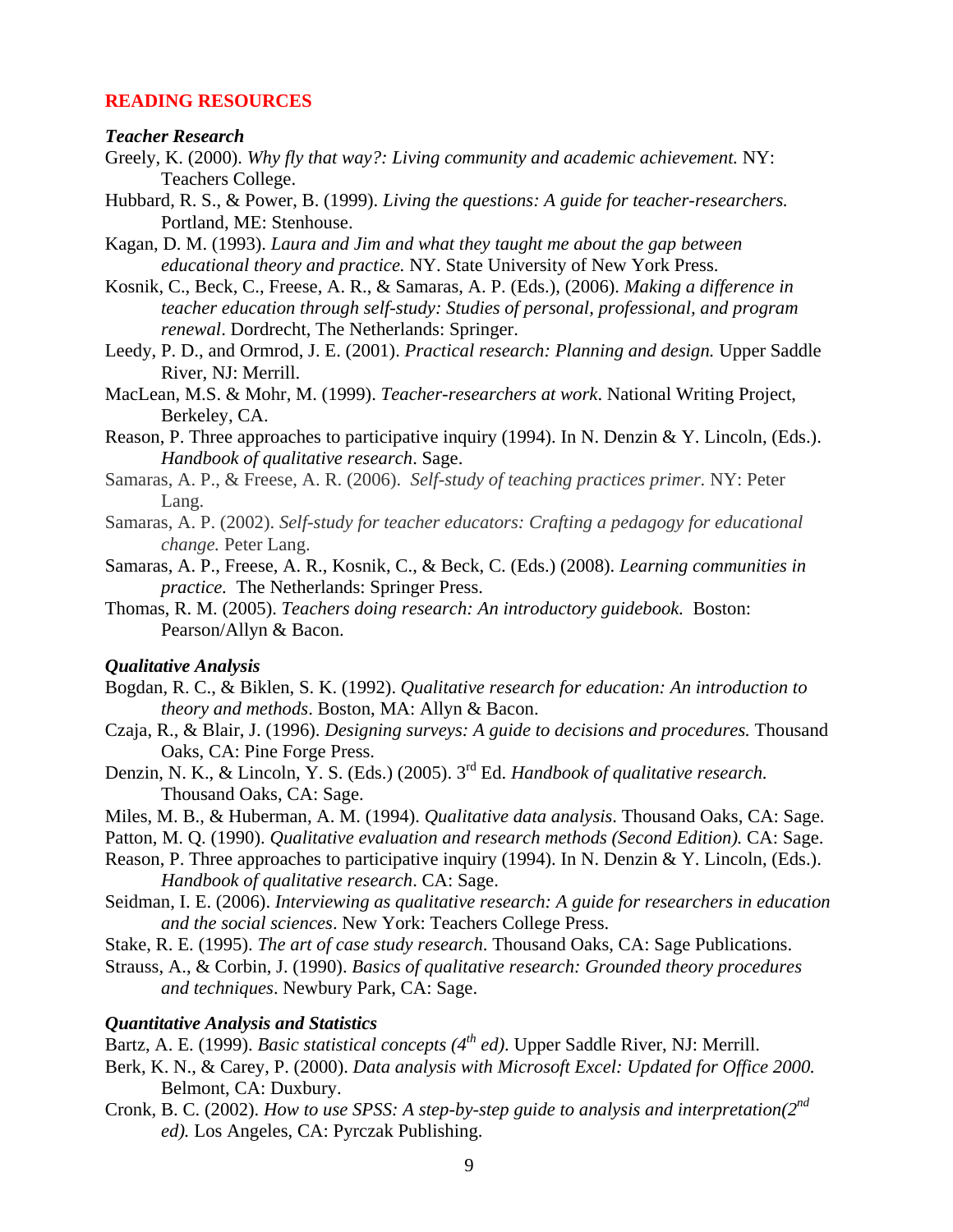Jaeger, R. M. (1993). *Statistics: A spectator sport (Second Edition).* Newbury Park, CA: Sage.

- Rovessi, C., & Carroll, D. J. (2002). *Statistics made simple for school leaders.* Lanham, MD: Scarecrow Press.
- Salkind, N. (2000). *Statistics for people who think they hate statistics.* Thousand Oaks, CA: Sage.

## *Research and Writing*

- Booth, W. C., Colomb, G. G., & Williams, J. M. (1995). *The craft of research*. Chicago, IL: The University of Chicago.
- Dahl, K. K. (1992). *Teacher as writer: Entering the professional conversation.* Urbana, IL: NCTE.

*Writing a Research in Action Paper* Writinghttp://www.gmu.edu/departments/english/composition/wits/research/index.html

*Help with Research* http://library.gmu.edu/mudge/Dox/basics.html

*Data Collecting Tools,* e.g., Survey Monkey http://www.surveymonkey.com/home.asp

## *National Reports and Test Reporting Centers*

- A Nation at Risk http://www.ed.gov/pubs/NatAtRisk/risk.html
- The Nation's Report Card/National Assessment of Educational Progress http://nces.ed.gov/nationsreportcard/
- National Center for Educational Statistics http://nces.ed.gov/help/sitemap.asp
- TIMSS and PIRLS The International Math and Science Study and International Literacy Study http://www.timss.org/
- Best Evidence/School Reform Reports/School Models. Johns Hopkins University http://www.bestevidence.org/index.htm

## *Virginia State Standards*

- Virginia Department of Education http://www.pen.k12.va.us/
- State of Virginia, SOL Resources http://www.pen.k12.va.us/VDOE/Instruction/sol.html
- State of Virginia Standards of Learning Test Information http://www.pen.k12.va.us/VDOE/src/SOLassessments.shtml
- FCPS Grading Policy http://www.fcps.k12.va.us/Directives/R2430.pdf

## **Also see the Self-Study Resource Center File in Samaras (2010) textbook.**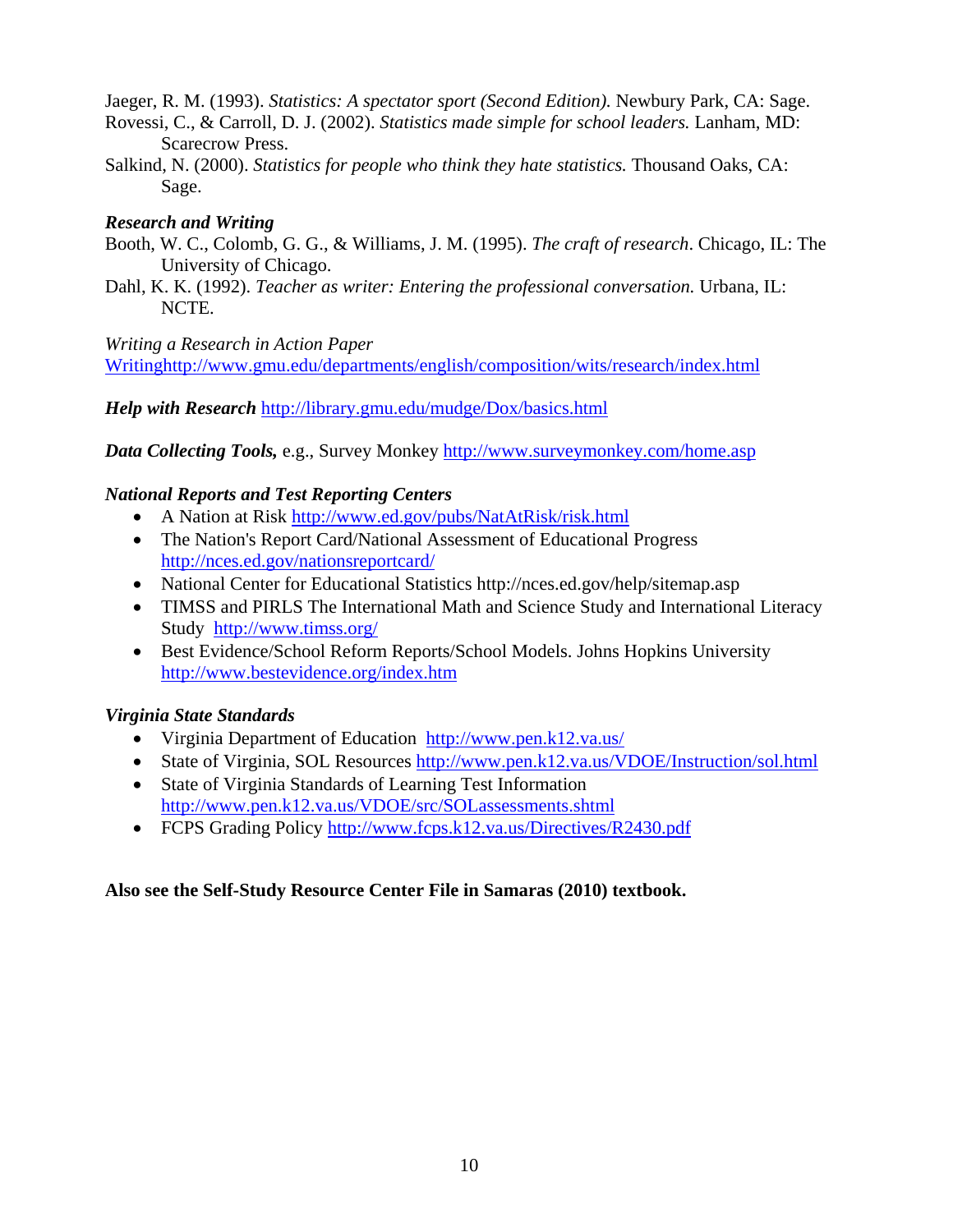#### Week Topic Readings/Assignment Due **1**  1/19 **INTRODUCTION** Overview of Self-Study Teacher Research Overview of M.Ed. Portfolio Rory Dipplod, Secondary Education Portfolio Coordinator Introductory note emailed about bringing your personal learning event. **2**  1/26 RESEARCH **QUESTION** RESEARCH **PROCESS** Read Preface, Chapters 1 & 2 Overview Chapter 12 **Bring: Artifact and your response to the "I wonder about" inquiry.** See Chapter 1, Critical Friend Inquiry 1.1. Please bring an artifact (object) to help us learn a little about your research interests. For example, a student who was interested in improving children's reading brought in an old favorite book. Another student brought a bucket filled with treasures she collected at the beach that highlighted her interest in hands-on science inquiry as a teacher professional development science coordinator. It's a way for us to get to know each other's areas of research interests. Again, the artifact is a tool to prompt your thinking about your research. >Start noticing your classroom. >Brainstorm possible research topics **3**  2/2 RESEARCH DESIGN BEGINNING A LIT REVIEW Read Chapters 4, 5, & 6 **POST Critical Friend Research Memo 1 & Response**. It is located in Chapter 4: CFI 4.1. **4**  2/9 RESEARCH **ETHICS** DATA **COLLECTION WORKSHOP** Read: Chapters 7 & 8 **POST Research Proposal for Professor Feedback**

# Tentative Class Schedule